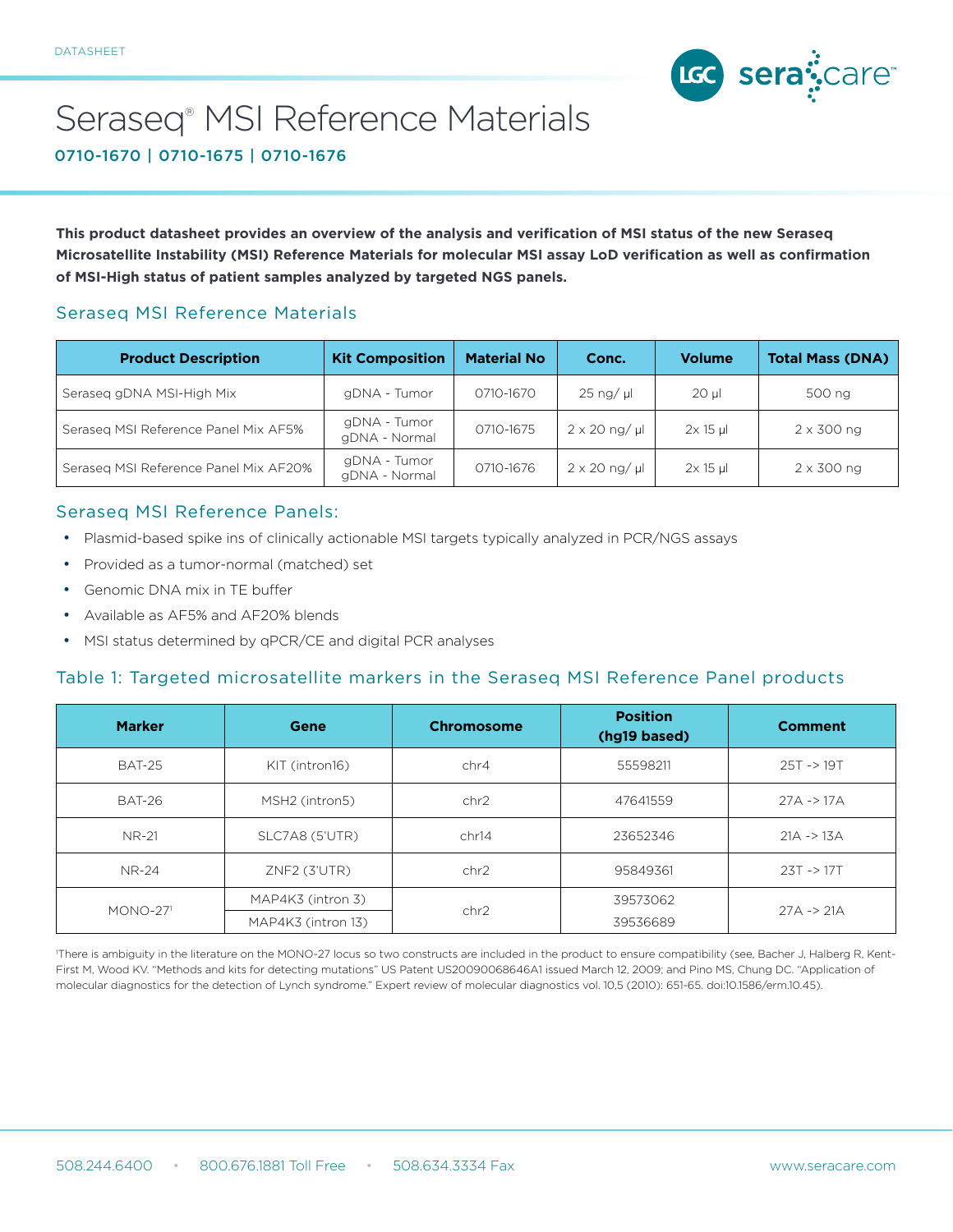# Table 2: Quantitation (qPCR/CE and ddPCR) of MSI status of Seraseq® MSI Reference Panel AF5% & AF20%

|                   | ddPCR       |              |                | <b>qPCR</b> |              |                |
|-------------------|-------------|--------------|----------------|-------------|--------------|----------------|
| <b>MSI Marker</b> | <b>AF5%</b> | <b>AF20%</b> | <b>WT (0%)</b> | <b>AF5%</b> | <b>AF20%</b> | <b>WT (0%)</b> |
| <b>BAT-25</b>     | 4.1%        | 19.1%        | 0.0%           | Unstable    | Unstable     | Stable         |
| <b>BAT-26</b>     | 4.9%        | 17.9%        | 0.0%           | Unstable    | Unstable     | Stable         |
| <b>NR-21</b>      | 4.3%        | 18.5%        | 0.0%           | Stable      | Unstable     | Stable         |
| <b>NR-24</b>      | 4.2%        | 18.2%        | 0.0%           | Unstable    | Unstable     | Stable         |
| MONO-27           | 5.1%        | 19.9%        | 0.02%          | Unstable    | Unstable     | Stable         |

#### Seraseq gDNA MSI-High Mix

- Human diseased cell-line (tumor-only)
- Genomic DNA in TE buffer
- Tumor-only NGS-based analysis

Verification of MSI-High status performed on two different targeted NGS assays – TSO500 (ILMN – Table 3) and Sophia STS (Sophia Genetics – Table 4).

# Table 3: TSO500 assay analysis of MSI status of the Seraseq gDNA MSI-High Mix

| <b>Product Name</b>       | <b>NGS Assay</b> | <b>Av. MSI Sites</b><br>Detected <sup>*</sup> | Av. Unstable<br><b>MSI sites*</b> | Av. MSI Score* | <b>MSI Call</b> |
|---------------------------|------------------|-----------------------------------------------|-----------------------------------|----------------|-----------------|
| Seraseg gDNA MSI-High Mix | TSO500.          | 106                                           | 81                                | 77.1           | High            |

\*MSI measurements are from replicate runs on the TSO500. MSI score is the ratio of the unstable MSI sites to the total number of sites detected (expressed as a percentage). The value must be >20% for an MSI-High result.

# Table 4: Solid Tumor Solution (STS) determination of MSI status of the Seraseq gDNA MSI-High Mix

| <b>MSI locus</b> | <b>Local Score*</b> | <b>Global score*</b> |  |
|------------------|---------------------|----------------------|--|
| BAT_25_FWD       | 3.8                 | 3.8                  |  |
| BAT_25_REV       | 4.4                 | 4.2                  |  |
| BAT_26_REV       | 10.6                | 9.8                  |  |
| CAT_25_REV       | 6.85                | 6.75                 |  |
| <b>NR_21_FWD</b> | 2.5                 | 2.75                 |  |
| <b>NR_21_REV</b> | 0.3 <sup>†</sup>    | $2.1^{+}$            |  |
| NR_22_FWD        | 2.3                 | 2.15                 |  |
| NR_22_REV        | $\overline{2}$      | 2.3                  |  |
| NR_27_REV        | $9.5^{+}$           | $8.4^{+}$            |  |
| Overall          | 37.35               | 37.1                 |  |
| MS status        | MSI-HC              |                      |  |

\*MSI distance scores obtained with Sophia Genetics STS Library Prep Kit II and MSI module of Sophia DDM software v.5.8.3 are shown. Minimum overall distance score >14 is required for an MSI-HC (high confidence) status. Local scores calculated against unrelated run samples.